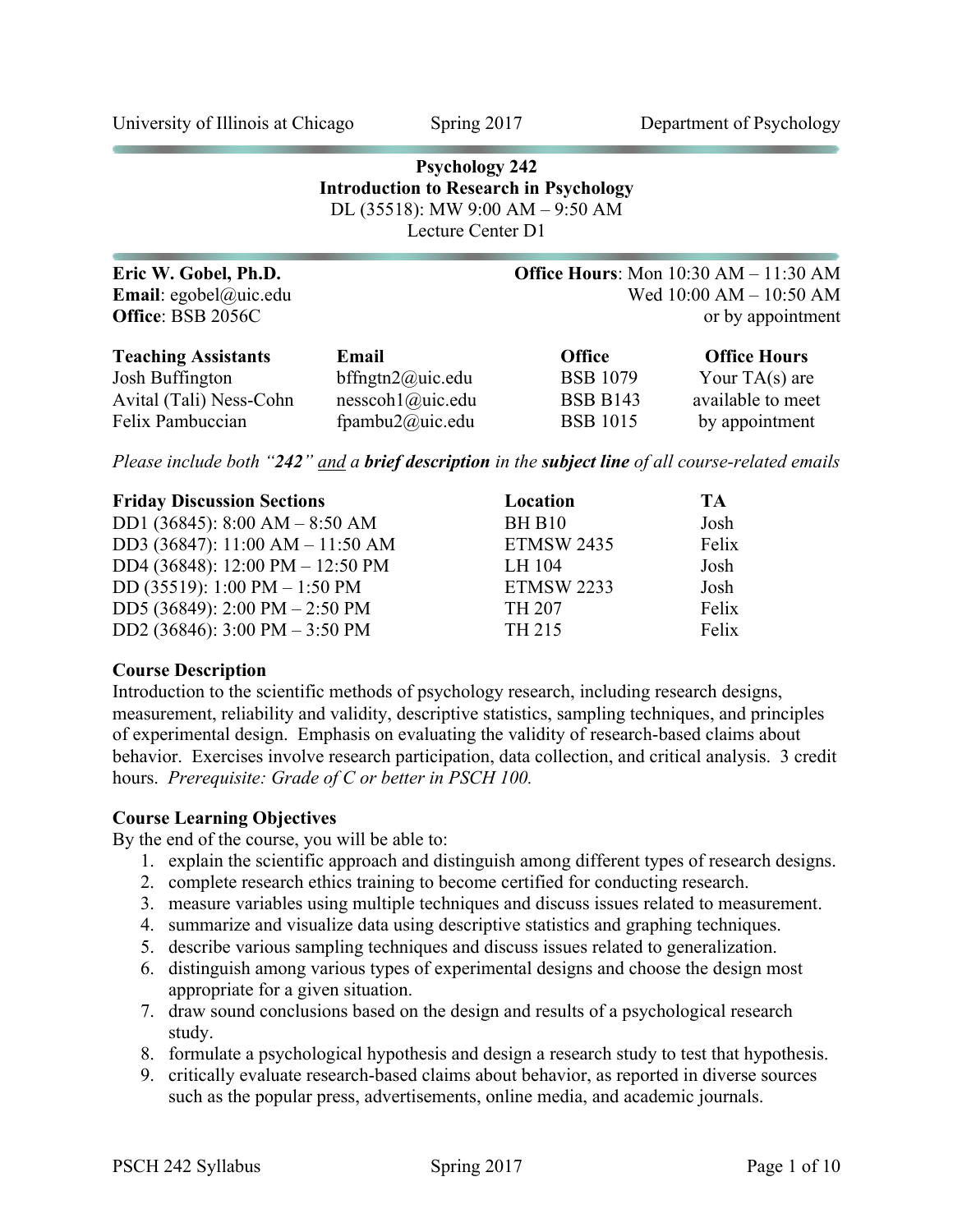### **Materials**

# **Required Textbook**

Morling, B. (2014). *Research methods in psychology: Evaluating a world of information* (2nd ed.). New York, NY: W. W. Norton & Company. ISBN: 978-0-393-93693-3 (paperback), 978-0-393-90610-3 (looseleaf).

The UIC Bookstore and many online retailers have print copies of this textbook available. Electronic versions are available at several sites, including:

- https://digital.wwnorton.com/researchpsych2
- https://www.vitalsource.com/products/research-methods-in-psychology-evaluating-aworld-beth-morling-v9780393269437
- http://www.amazon.com/Research-Methods-Psychology-Evaluating-Informationebook/dp/B00SLB5NWU/ref=mt\_kindle (includes a free preview of the first 30 pages).

I have also placed a copy of the textbook on reserve in the Daley Library with call number **RSV/#15** for use by those of you who are unable to obtain a personal copy. *Note that it is essential that you use the 2nd edition of this textbook due to numerous improvements and other changes from the previous edition.*

Your textbook has a companion blog website, "Everyday Research Methods Blog: Interrogating the Popular Press" at http://www.everydayresearchmethods.com. The author posts current examples of research methods concepts along with questions for thought.

*This course will be taught in a hybrid model – that is, some lecture sessions will be "flipped." In a flipped class session, traditional lecture material will be outsourced to your preparation before class, through textbook reading assignments and/or pre-class videos. This allows us to make the optimum use of class time with more active learning opportunities, thus better preparing you for subsequent written assignments and exams.*

*The flipped classroom makes preparing for class by reading the assigned pages from the textbook and watching pre-class videos even more important. Therefore, make sure to obtain a copy of the textbook or to regularly use the copy in the course reserves. Additionally, to view pre-class videos, you must be logged into your GoogleApps@UIC account. If you have not yet created your account, instructions can be found at http://accc.uic.edu/service/googleapps.*

#### **i>clicker Student Response System (Clickers)**

We will be using the current UIC standard for student response systems (clickers), the **i>clicker platform**. The i>clicker technology is a response system that allows you to respond to questions posed during class, helping me to understand what you know and giving everyone a chance to participate in class. You will earn participation and performance points based on that feedback and/or your in-class participation.

An **i>clicker remote** is required for in-class participation in this course. If you do not already have one from a previous course, i>clicker remotes are available for purchase from the UIC Bookstore or at various sites online. Instructions for using the remote can be found on the back of the remote. *The i>clicker 2 remote (with the LCD screen) is highly recommended. Use the original i>clicker and i>clicker + remotes, which provide little feedback about your votes being recorded, at your own risk*.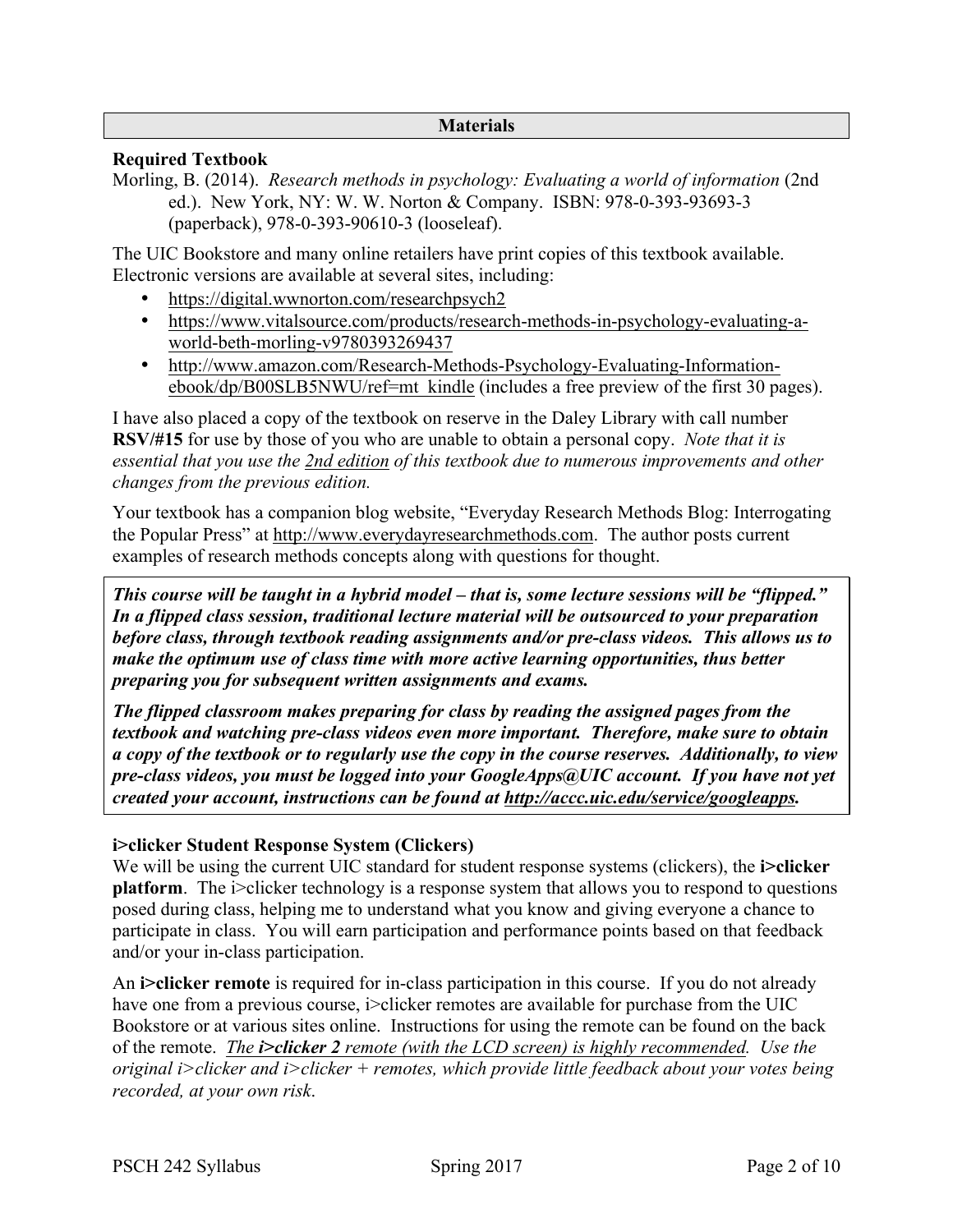In order to receive your credit for participation with your i>clicker remote, you will need to *register your Remote ID for this course on Blackboard as soon as possible within the first two weeks of class*. To do this, simply click on the **i>clicker Student Registration** link in the Course Menu of the Blackboard course site, type your **Remote ID** in the text box, and click the **Submit** button. The 8-character Remote ID is the series of numbers and letters found below the barcode on the back of your i>clicker remote. More detailed information about i>clicker registration can be found by clicking on *More Help* at the top of the page. *Do not register your remote on iclicker.com: unless you register your remote on Blackboard, I will not be able to match your responses with your name and you will not receive credit*.

*To ensure that you earn your participation points, be sure to bring your working i>clicker response device with you to every class session*. It will be used every day in class, and you are responsible for bringing your i>clicker response device daily. The first two weeks of class will be "practice" clicker sessions that do not count toward your course grade. Following each of these practice sessions, however, you should make sure that your clicker points are recorded in the **My Grades** area of Blackboard.

*It is your responsibility to make sure that your i>clicker response device is working properly, that you are using it appropriately, and that your clicker points are being recorded on Blackboard*. Anyone found using an i>clicker response device unethically will *lose all lecture participation points* for the course and may face additional disciplinary action.

If you need technical support for your i>clicker response device, please contact (866) 209-5698 or support@iclicker.com. The i>clicker website (http://support.iclicker.com) also has support documentation, video tutorials, and FAQs for students.

# **Microsoft Office Software**

This course will require you to complete assignments using software in the Microsoft Office suite, such as Word, Excel, and/or PowerPoint. The on-campus computer labs will have this software installed, and you can download Microsoft Office 365 at no cost using your UIC account (see http://accc.uic.edu/service/office-365 for more information, with installation instructions at http://dl.webstore.illinois.edu/docs/ii/office365uic.html).

#### **Course Website**

The Blackboard course website found at https://uic.blackboard.com contains important course information and documents (including lecture slides in PDF format, pre-lecture videos and additional required readings, assignment instructions and materials, helpful resources, and any revisions to the course schedule) and will be used for electronic submission of assignments. *You are responsible for all information and materials that are posted on Blackboard*.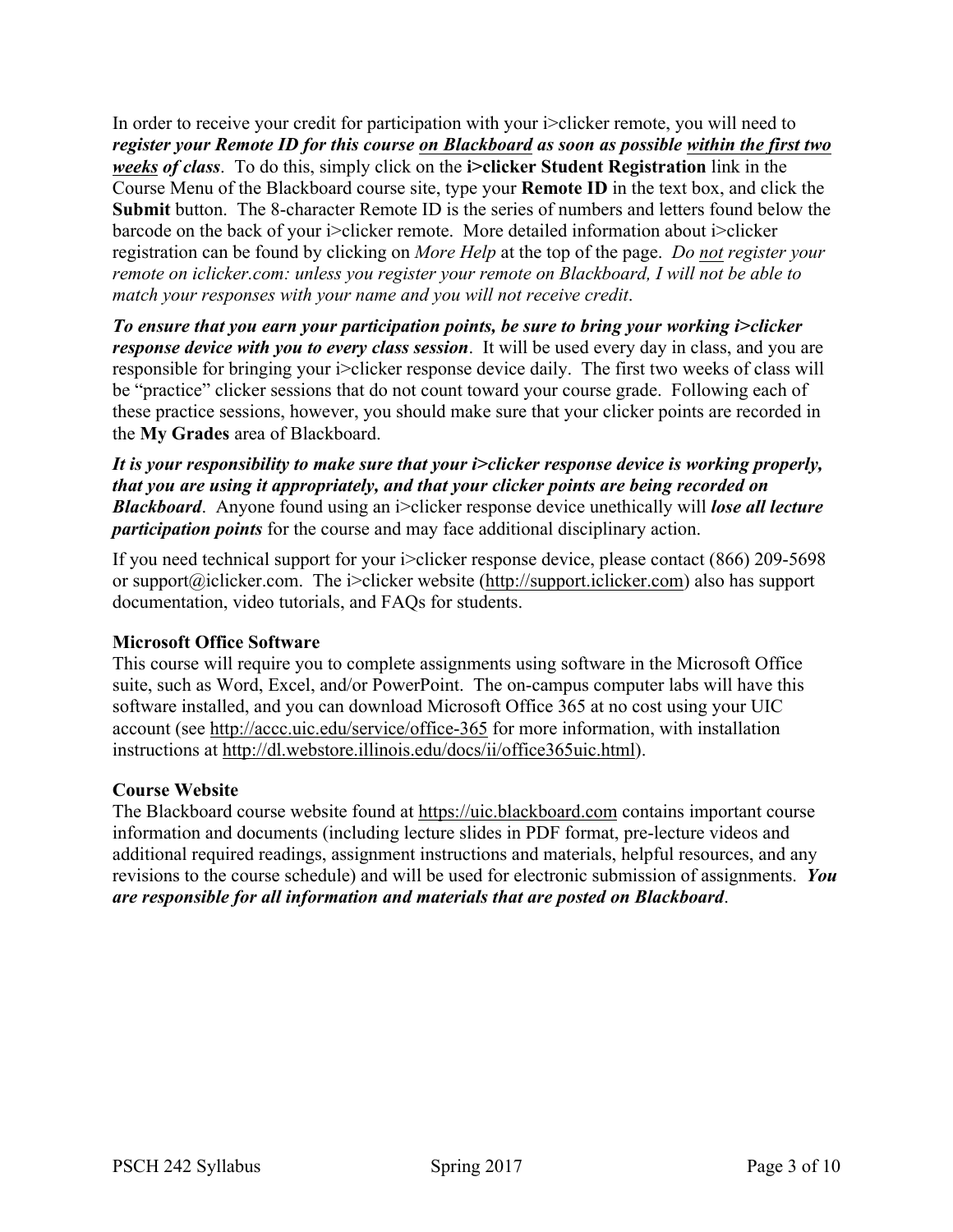#### **Assessment**

### **Course Requirements**

Students will take four exams, complete six assignments, participate in discussion section activities, and actively participate during lecture using student response system technology:

**Exams (50%)**: The *four exams* will consist of a mixture of multiple-choice, matching, short answer, and writing questions (requiring answers of several sentences in length). The exams are not *formally* cumulative, but you must master concepts from earlier in the course in order to understand later material. At the end of the semester, *your lowest midterm exam score will be dropped*. Therefore, there will be *no make-up exams*; a missed midterm exam will count as your drop. The **Final Exam** *must be taken during finals week on the date and time designated by the final exam schedule and cannot be dropped*. All exams will be in the lecture classroom.

**Assignments (25%)**: There are a total of *six assignments* during the semester, designed to reinforce key concepts from lecture and discussion section activities. Detailed instructions and materials for each assignment will be posted on Blackboard. *Late assignments submitted after the date indicated on the Course Schedule will not be accepted, and there are no drops*.

- 1. Intro Quiz (25 points)
- 2. CITI Training (25 points)
- 3. Science vs. Pseudoscience (50 points)
- 4. Psychological Science in the News (50 points)
- 5. Questionnaire Research Exercise (50 points)
- 6. Interrogating an Empirical Article (50 points)

**Discussion Section Participation (10%)**: During each discussion section session, *you can earn up to 10 discussion section points through active participation* in activities that reinforce course material. The discussion section activities are designed to *reinforce key concepts in the course*, so attending discussion section every week will also maximize your performance on assignments and exams. Therefore, *it is critical that you regularly attend and participate in your Friday discussion section*.

*Only your 10 highest discussion section participation scores will count toward your grade*. *At the end of the semester*, you will receive a net discussion section participation grade consisting of your 10 highest scores. *Your remaining discussion section participation scores will be dropped*.

Note that while these drops are primarily intended as a buffer for days on which you absolutely must miss discussion section, you are still *expected to attend all discussion section sessions* (except in the case of an excused absence such as athletic team travel, illness, emergencies, etc.).

*Exceptions will not be granted for missing discussion section*, as you can apply one of your drops if you absolutely must miss that day. In the event of an *excused absence* that is approved by your TA, it may be possible to make up participation scores for *some* activities, but you *must* discuss these arrangements with your TA *before* the corresponding discussion section. However, if your schedule prohibits you from regularly attending discussion section, you should register for a different discussion section or take this course during a different semester.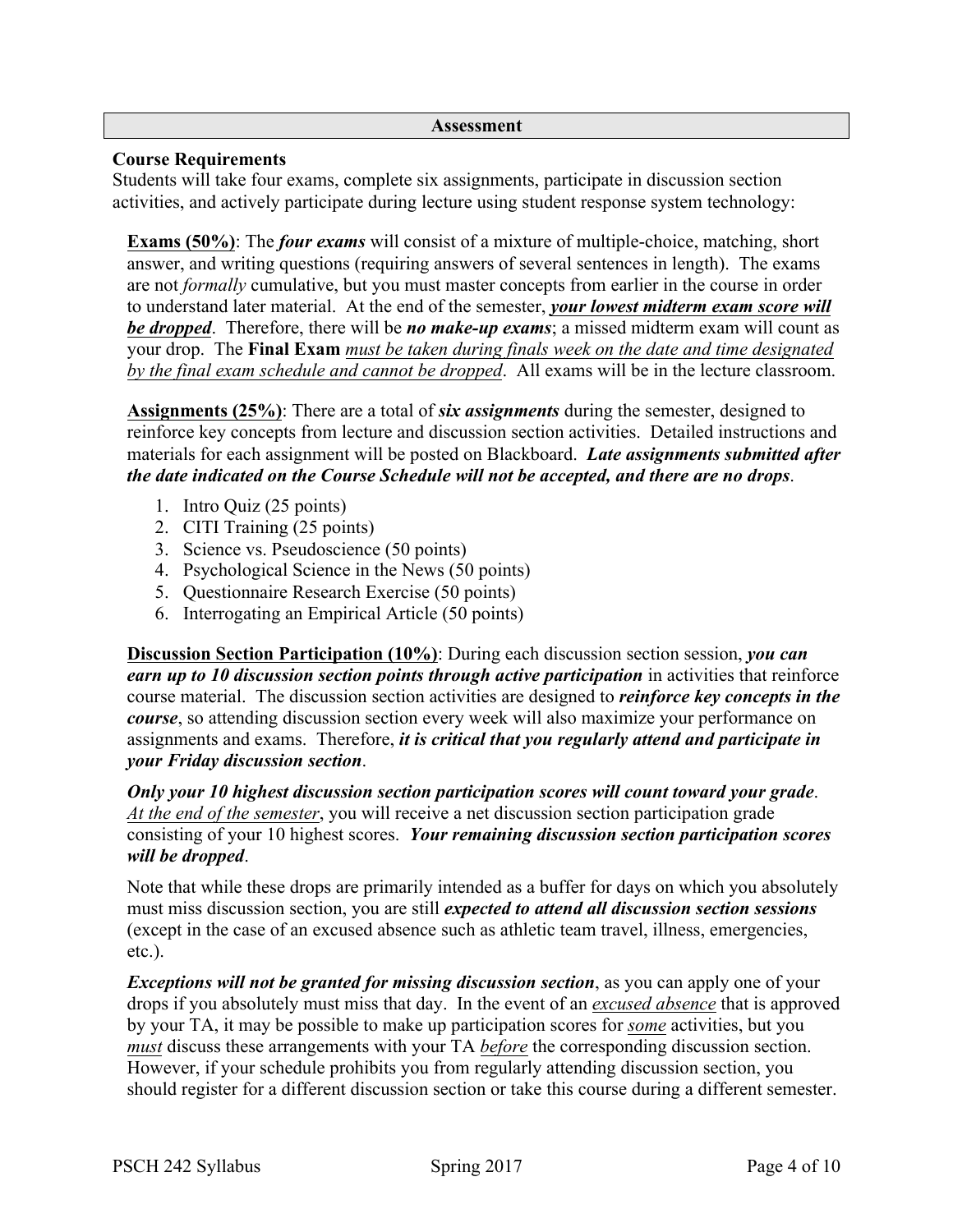**Active Lecture Participation (15%)**: You can earn *clicker points* through active participation during each lecture session. Usually, this will be through the use of the i>clicker student response system (occasionally other activities or quizzes may be used). *Therefore, be sure to bring your i>clicker response device with you to every class session*.

*For each class session in which clicker points are available, you can earn up to 10 points* from answering a number of questions posed to the class and participating in activities. For those questions with a correct answer, you will earn one *performance point* for each question that you answer correctly. *Participation points* comprise the remainder of the 10 points, which you can earn from using your response device to actively participate in all clicker questions.

To maximize your clicker points, you should do the *assigned reading* and watch any *pre-class videos before* the corresponding class session and *actively pay attention* during class. Please note that *clicker questions based on the assigned reading/video will often be presented in class*; therefore, it is essential that you complete the assigned preparatory work before class.

You will accumulate clicker scores that count toward your course grade beginning in the third week of class; of these, only *your 15 highest clicker scores will count toward your grade*. *At the end of the course*, you will receive a net clicker grade consisting of your 15 highest scores. *Your remaining clicker scores will be dropped*.

Note that while these drops can be used as a buffer for days on which you absolutely must miss class or have technical difficulties (e.g., forgot your response device, batteries died), you are *expected to attend all class sessions* (except in the case of an excused absence due to athletic team travel, documented disability, emergencies, illness, etc.). *Regularly attending and participating in lecture will also maximize your performance on assignments and exams.*

There are an ample number of drops built into the course, so *please do not ask for a chance to make up clicker points – they cannot be made up for any reason, even for excused absences*. Therefore, if your schedule prohibits you from regularly attending class, you should take this course at a different time or during a different academic term.

# **Grading Scale**

You will earn points from your performance on each of the course requirements:

| Midterm Exams (two highest scores x 150 points each)300              |  |
|----------------------------------------------------------------------|--|
|                                                                      |  |
|                                                                      |  |
|                                                                      |  |
| Active Lecture Participation (15 highest scores x 10 points each)150 |  |
|                                                                      |  |

Based on the total number of points you have earned at the end of the course, the grading scale shown below will be used to assign letter grades:

| <b>Letter Grade</b> |                 | B               |              |                 |  |
|---------------------|-----------------|-----------------|--------------|-----------------|--|
| Minimum Points      | 900<br>$(90\%)$ | 800<br>$(80\%)$ | 700<br>(70%) | 600<br>$(60\%)$ |  |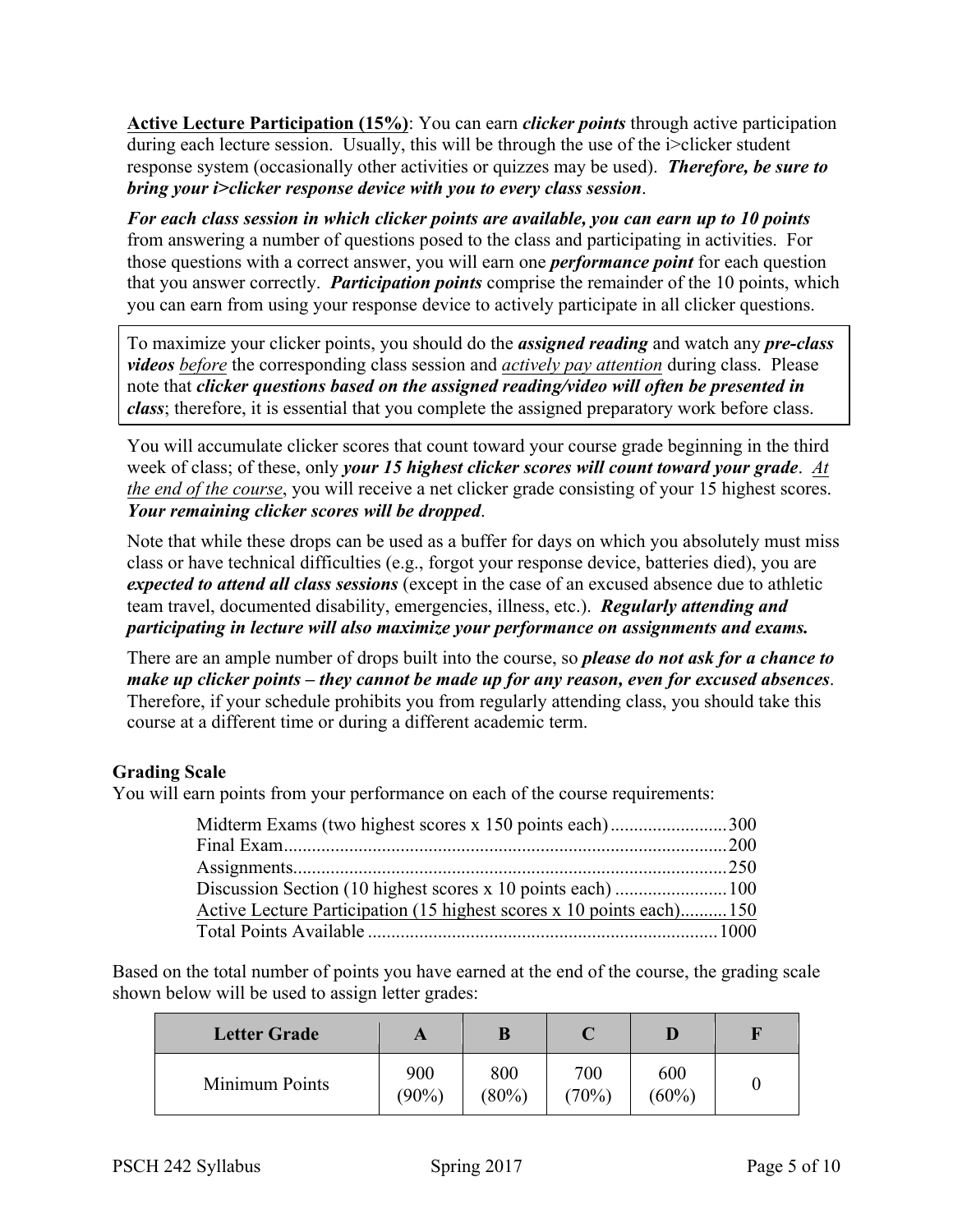#### **Course Policies**

### **Expectations**

It is expected that you will:

- **Be prepared** for every class session
	- o Complete **reading assignments** and watch **assigned videos** prior to the corresponding class session
	- o Show up on time to every class session
	- o Bring your i>clicker response device to every class session and be ready to actively participate
- **Be respectful** of your instructor and your classmates
	- o Avoid having side conversations during class
	- o Only use your phone and laptop/tablet for course-related activities during class
	- o **Wait until class is dismissed to pack up your materials**
- **Be accountable** for your learning
	- o Submit all assignments on time
	- o Ensure that all writing you submit is written clearly, is grammatically correct, and follows APA format and style (when applicable)
	- o **Read all course emails thoroughly**

#### **Attendance Policy**

It is the student's responsibility to *attend all class sessions on time* (except in the case of an excused absence). We will *begin class promptly at the course start time*. Participation points will be earned during class sessions, so attendance (and active participation) will have a direct effect on your course grade. In addition, your learning and performance in other aspects of the course will be maximized through your regular attendance.

#### **Policy on Late Assignments**

It is expected that all assignments will be completed in full and turned in on time. *Late assignments will not be accepted.*

#### **Email Policy**

As indicated above, you are *responsible for carefully reading all course-related emails*. Therefore, be sure that you *check your UIC email regularly* and that you are able to receive emails sent through Blackboard.

When emailing Dr. Gobel or your TA(s), please *indicate the course number and a brief description of the issue in the subject line* of all course-related emails. Make sure the subject line reflects the topic of your email (therefore, do not simply reply to the most recent email from me unless its subject line is relevant to your email). If applicable, please also identify your *TA and discussion section time* in your email.

Before emailing, however, please check this Syllabus, the information posted on the Blackboard course site (including the FAQs section), and previous course emails to see if your question has already been answered. *We will reply to emails in a timely manner, but do not expect a response to a question that has already been answered.*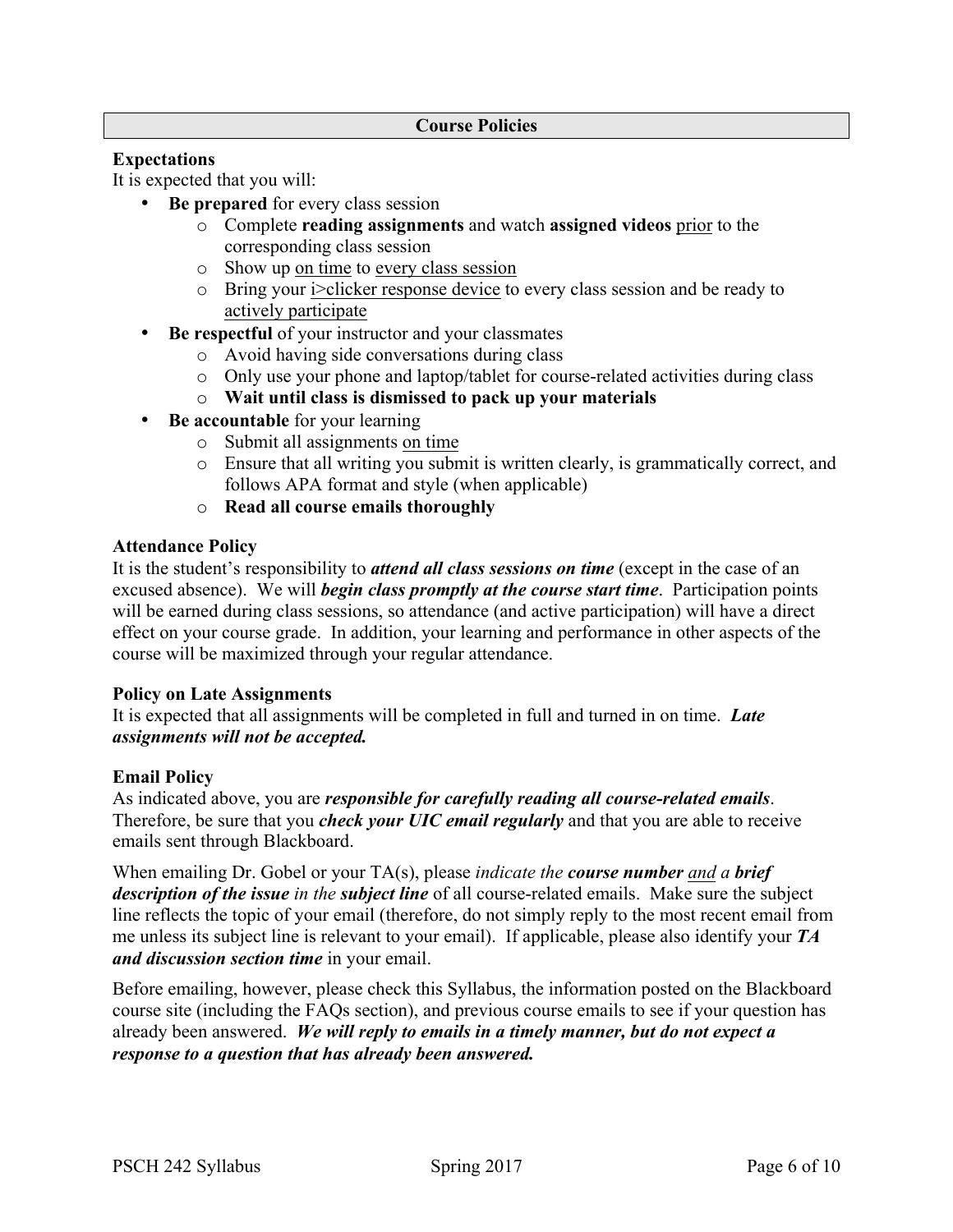# **Appropriate Classroom Behavior**

College students are adults and I will grant you the respect that comes with that. Therefore, please behave like adults during class and follow these guidelines about appropriate classroom behavior. Appropriate classroom behavior is simply a matter of *respecting the rights of others* in class and *maximizing your own learning*.

Maintain focus on class material during lecture and discussion. *Research has shown that multitasking during class impairs your learning and performance*, not to mention that it may be disruptive or distracting to other students and is disrespectful to your instructor. The use of personal technology devices for course-related purposes is perfectly fine, but *please avoid using laptops, tablets, or cell phones for activities unrelated to class* except in extraordinary circumstances. *Minimize talking* with other students during class, except when directed to discuss as part of an activity.

It likely goes without saying, but please respect others and their opinions during classroom discussion, and *refrain from discriminatory or hateful speech*. Inappropriate and/or disruptive behavior may result in you being asked to leave the room so that you are not disrespecting others and interfering with the learning of other students.

Finally, *please do not pack up before being dismissed at the end of the class period*. It is extremely disruptive to other students and disrespectful to your instructor.

#### **Disability Services**

The University of Illinois at Chicago is committed to maintaining a barrier-free environment so that individuals with disabilities can fully access programs, courses, services, and activities at UIC. Students with disabilities who require accommodations for full access and participation in UIC Programs must be registered with the Disability Resource Center (DRC). Please contact the DRC at 312-413-2183 (voice) or 312-413-0123 (TDD).

*If you require accommodations in this course due to documented disability, you must obtain and deliver a letter from the DRC documenting the necessary accommodations and discuss these accommodations with Dr. Gobel (in person or by email) no later than the end of the second week of class or within one week of receiving new documentation.*

#### **Religious Holidays**

If a course requirement conflicts with a religious holiday that you observe, please *let me know by the end of the second week of class and an appropriate accommodation will be made* (note that you can always submit an assignment early).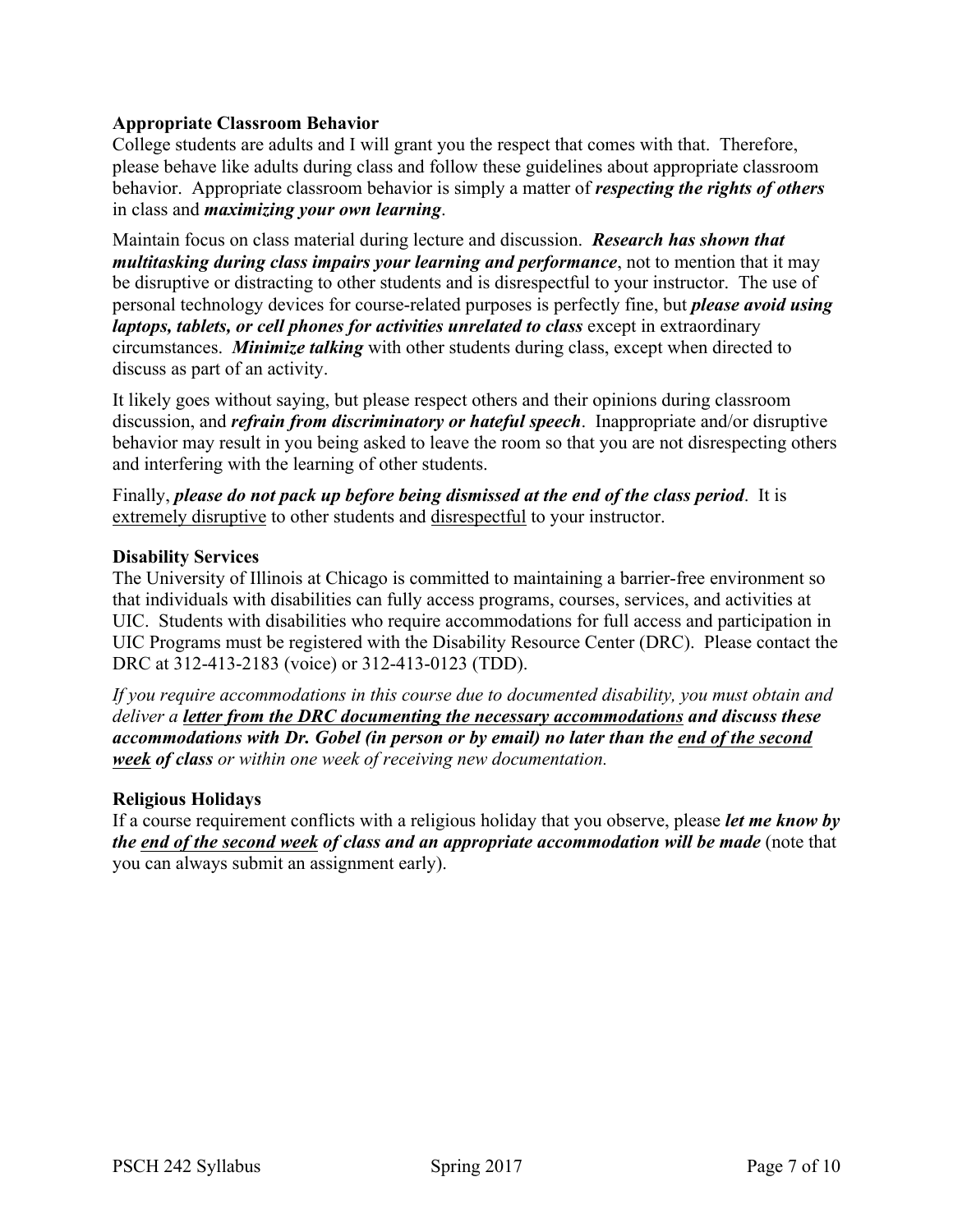### **Additional Information and Resources**

### **Writing Center**

Tutors at the Writing Center can help you to organize and edit your writing. All students are welcome and encouraged to make an appointment to improve their writing. The optimum use is to *visit the Writing Center while preparing your draft of a writing assignment* and to make several visits. More information can be found at http://writingcenter.uic.edu.

# **APA Style**

Most papers in psychology must be written in APA (American Psychological Association) format. *You are responsible for following APA style and citation format in all your writing assignments for this course, when applicable*. The most complete resource for APA style is the Publication Manual of the APA, but Purdue's Online Writing Lab (OWL) is an excellent, concise, and free online reference documenting APA style:

http://owl.english.purdue.edu/owl/section/2/10

### **Psi Chi Tutoring**

Students in UIC's Psi Chi chapter with expertise in various psychology courses hold office hours throughout the week in **BSB 2048**. The tutoring schedule is usually established a few weeks into the semester, and will be posted on the door of the tutoring office in BSB 2048.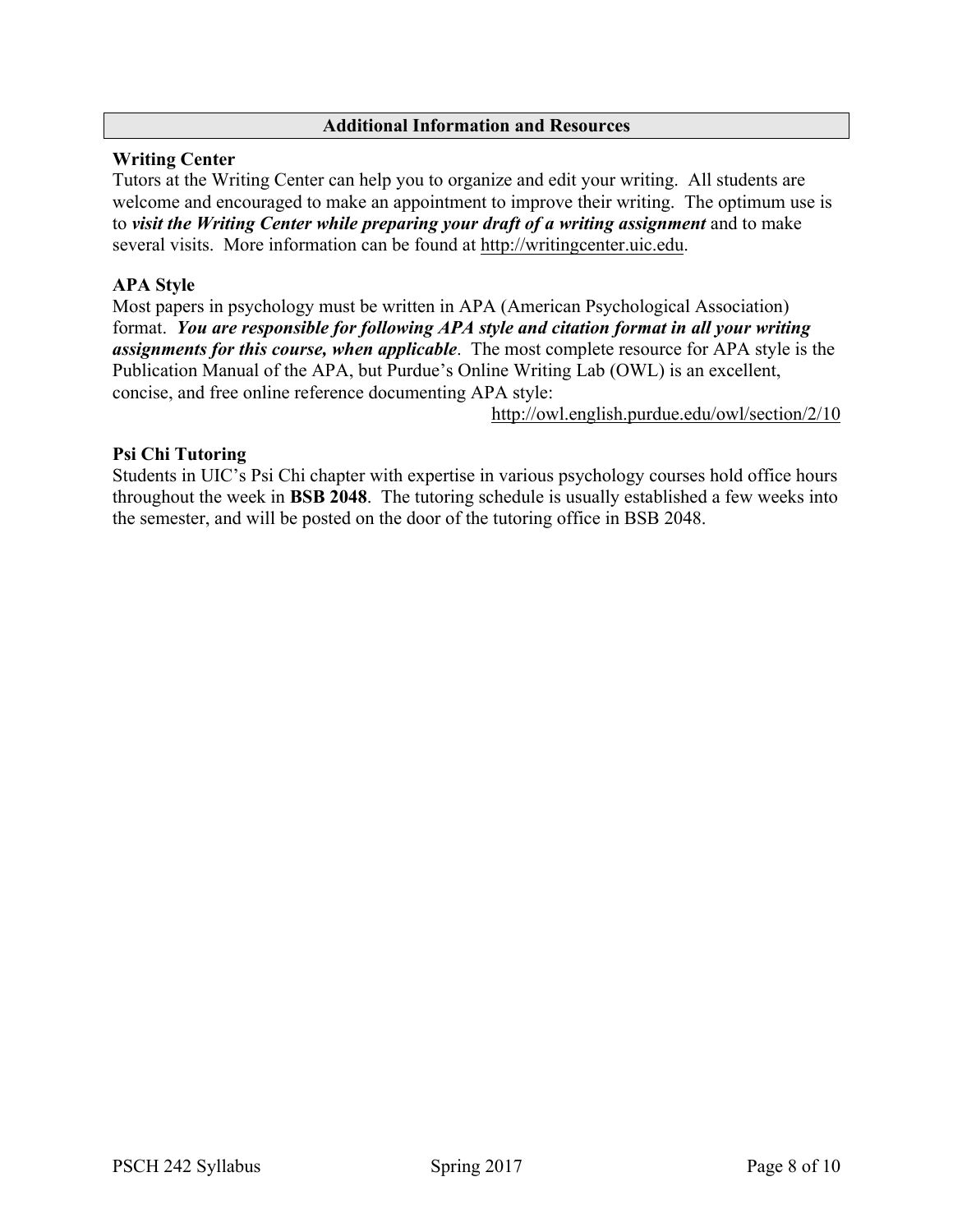### **Academic Honesty and Plagiarism**

*All work should be your own*. You are allowed, and even encouraged, to seek feedback from others, but all the writing you submit should be your own. Plagiarism is representing the words or ideas of others as your own, without crediting the source, and thus also includes copying or paraphrasing from your classmates or papers on the Internet. Major writing assignments will be submitted electronically via **SafeAssign** to automatically screen for potentially plagiarized material and ensure academic honesty.

Familiarize yourself with violations of academic honesty and the student disciplinary policy at http://dos.uic.edu/conductforstudents.shtml. You can find a number of principles, policies, and advice about crediting others and avoiding plagiarism at that website as well as at http://edelberg.people.uic.edu/crediting\_others/index.htm.

### **Guidelines for Academic Integrity**

As an academic community, the University of Illinois at Chicago is committed to providing an environment in which research, learning, and scholarship can flourish and in which all endeavors are guided by academic and professional integrity. All members of the campus community – students, staff, faculty, and administrators – share the responsibility of ensuring that these standards are upheld so that such an environment exists. Instances of academic misconduct by students, and as defined herein, shall be handled pursuant to the Student Disciplinary Policy.

Academic dishonesty includes, but is not limited to:

- **Cheating**: Either intentionally using or attempting to use unauthorized materials, information, people, or study aids in any academic exercise, or extending to or receiving any kind of unauthorized assistance on any examination or assignment to or from another person.
- **Fabrication**: Knowing or unauthorized falsification, reproduction, lack of attribution, or invention of any information or citation in an academic exercise.
- **Facilitating Academic Dishonesty/Plagiarism**: Intentionally or knowingly representing the words or ideas of another as one's own in any academic exercise.
- **Bribes, Favors, Threats**: Bribing or attempting to bribe, promising favors to or making threats against, any person, with the intention of affecting a record of a grade, grade, or evaluation of academic performance. Any conspiracy with another person who then takes or attempts to take action on behalf or at the direction of the student.
- **Examination by Proxy**: Taking or attempting to take an exam for someone else other than the student is a violation by both the student enrolled in the course and the proxy or substitute.
- **Grade Tampering**: Any unauthorized attempt to change, actual change of, or alteration of grades or any tampering with grades.
- **Nonoriginal Works**: Submission or attempt to submit any written work authored, in whole or part, by someone other than the student.

*Above guidelines from* http://dos.uic.edu/docs/Guidelines%20for%20Academic%20Integrity.pdf

*In order for your work to be graded this semester, you must read and sign the Academic Honesty Form posted on Blackboard and then return the signed form to your TA.*